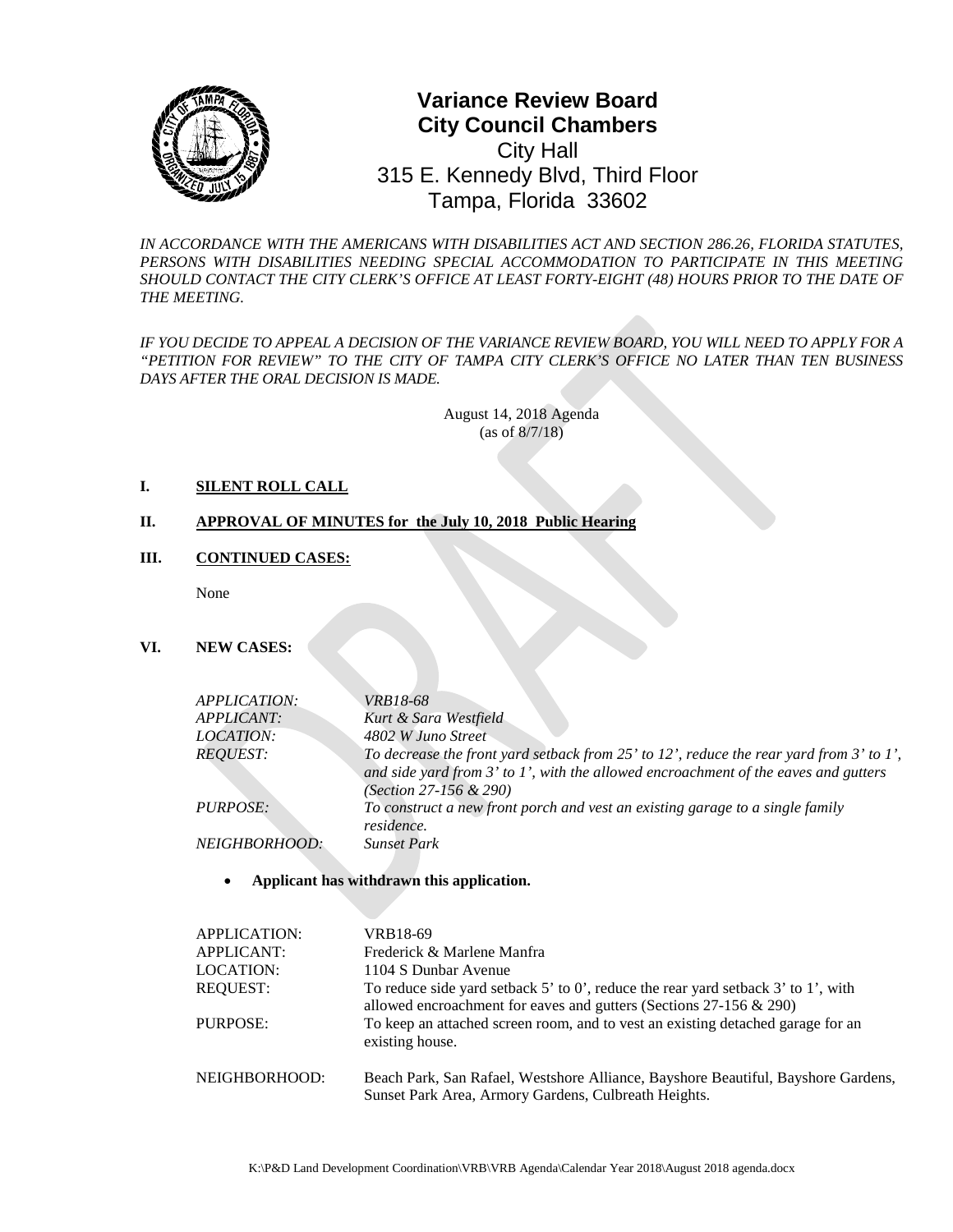| <i>APPLICATION:</i>  | <i>VRB18-70</i>                                                                     |
|----------------------|-------------------------------------------------------------------------------------|
| <i>APPLICANT:</i>    | Adnelys Gonzalez                                                                    |
| <i>LOCATION:</i>     | 3209 W Beach Street                                                                 |
| <i>REOUEST:</i>      | Reduce the rear yard from 20' to 3', with the allowed encroachment of the eaves and |
|                      | gutters (Section 27-156)                                                            |
| <i>PURPOSE:</i>      | To keep an enclosed detached accessory structure for an extended family dwelling.   |
| <i>NEIGHBORHOOD:</i> | MacFarlane Park, La Maddalena, Bowman Heights.                                      |

## • **This application was moved to the 9-11-18 agenda.**

| <b>APPLICATION:</b>                         | VRB18-71                                                                                                                                                                       |
|---------------------------------------------|--------------------------------------------------------------------------------------------------------------------------------------------------------------------------------|
| <b>APPLICANT:</b>                           | Elizabeth Kay Booker                                                                                                                                                           |
| AGENT:                                      | <b>Charles Kitzmiller</b>                                                                                                                                                      |
| LOCATION:                                   | 504 S Clark Avenue                                                                                                                                                             |
| <b>REQUEST:</b>                             | Reduce front yard setback from 25' to 8'-1", with allowed encroachment for eaves and                                                                                           |
|                                             | gutters (Section 27-156)                                                                                                                                                       |
| PURPOSE:                                    | To construct an open front porch for a single family residence.                                                                                                                |
| NEIGHBORHOOD:                               | None                                                                                                                                                                           |
|                                             |                                                                                                                                                                                |
|                                             |                                                                                                                                                                                |
| <b>APPLICATION:</b>                         | VRB18-72                                                                                                                                                                       |
| <b>APPLICANT:</b>                           | **Confidential**                                                                                                                                                               |
| LOCATION:                                   | 4809 W Juno Street                                                                                                                                                             |
| <b>REQUEST:</b>                             | To decrease the front yard setback 25' to 21', reduce the corner yard setback from 15'<br>to 1', and reduce the rear yard from 12' to 2', with the allowed encroachment of the |
|                                             | eaves and gutters (Section 27-156)                                                                                                                                             |
| PURPOSE:                                    | To construct a major renovation and 1-story additions to a single family residence.                                                                                            |
| NEIGHBORHOOD:                               | <b>Sunset Park</b>                                                                                                                                                             |
|                                             |                                                                                                                                                                                |
|                                             |                                                                                                                                                                                |
| <i>APPLICATION:</i>                         | <i>VRB18-73</i>                                                                                                                                                                |
| APPLICANT:                                  | John Lum                                                                                                                                                                       |
| $I$ $\Omega$ $C$ $A$ $T$ $I$ $\Omega$ $N$ . | $2002$ W $D$ alloot $D$ aint $D$ and avand                                                                                                                                     |

| .                    |                                                                                     |
|----------------------|-------------------------------------------------------------------------------------|
| <i>LOCATION:</i>     | 2903 W Ballast Point Boulevard                                                      |
| <i>REOUEST:</i>      | Removal of a Grand Tree. (Section 13-45)                                            |
| <i>PURPOSE:</i>      | To prove reasonable use of the parcel is being denied, to construct a single family |
|                      | residence.                                                                          |
| <i>NEIGHBORHOOD:</i> | <b>Ballast Point, McGaw Hill</b>                                                    |

# • **Mis-notice, did not mail notice in time, cannot be heard.**

| APPLICATION: I       | <i>VRB18-74</i>                                                                     |
|----------------------|-------------------------------------------------------------------------------------|
| APPLICANT:           | John Lum                                                                            |
| <i>LOCATION:</i>     | 4001 W McKay Avenue                                                                 |
| <i>REOUEST:</i>      | Removal of a Grand Tree. (Section 13-45)                                            |
| <i>PURPOSE:</i>      | To prove reasonable use of the parcel is being denied, to construct a single family |
|                      | residence.                                                                          |
| <i>NEIGHBORHOOD:</i> | None                                                                                |
|                      |                                                                                     |

## • **Mis-notice, did not mail notice in time, cannot be heard.**

| APPLICATION: | VRB18-75                                                                                 |
|--------------|------------------------------------------------------------------------------------------|
| APPLICANT:   | Troy Puleo                                                                               |
| AGENT:       | Chris McNeal                                                                             |
| LOCATION:    | 4301 W South Avenue                                                                      |
| REOUEST:     | To decrease the east side yard setback from 10' to 1', and reduce the required green     |
|              | space from 25% to 12.5%, the east side yard setback from 7' to $6.6$ ', with the allowed |
|              | encroachment of the eaves and gutters (Section 27-156 $\&$ 285)                          |

K:\P&D Land Development Coordination\VRB\VRB Agenda\Calendar Year 2018\August 2018 agenda.docx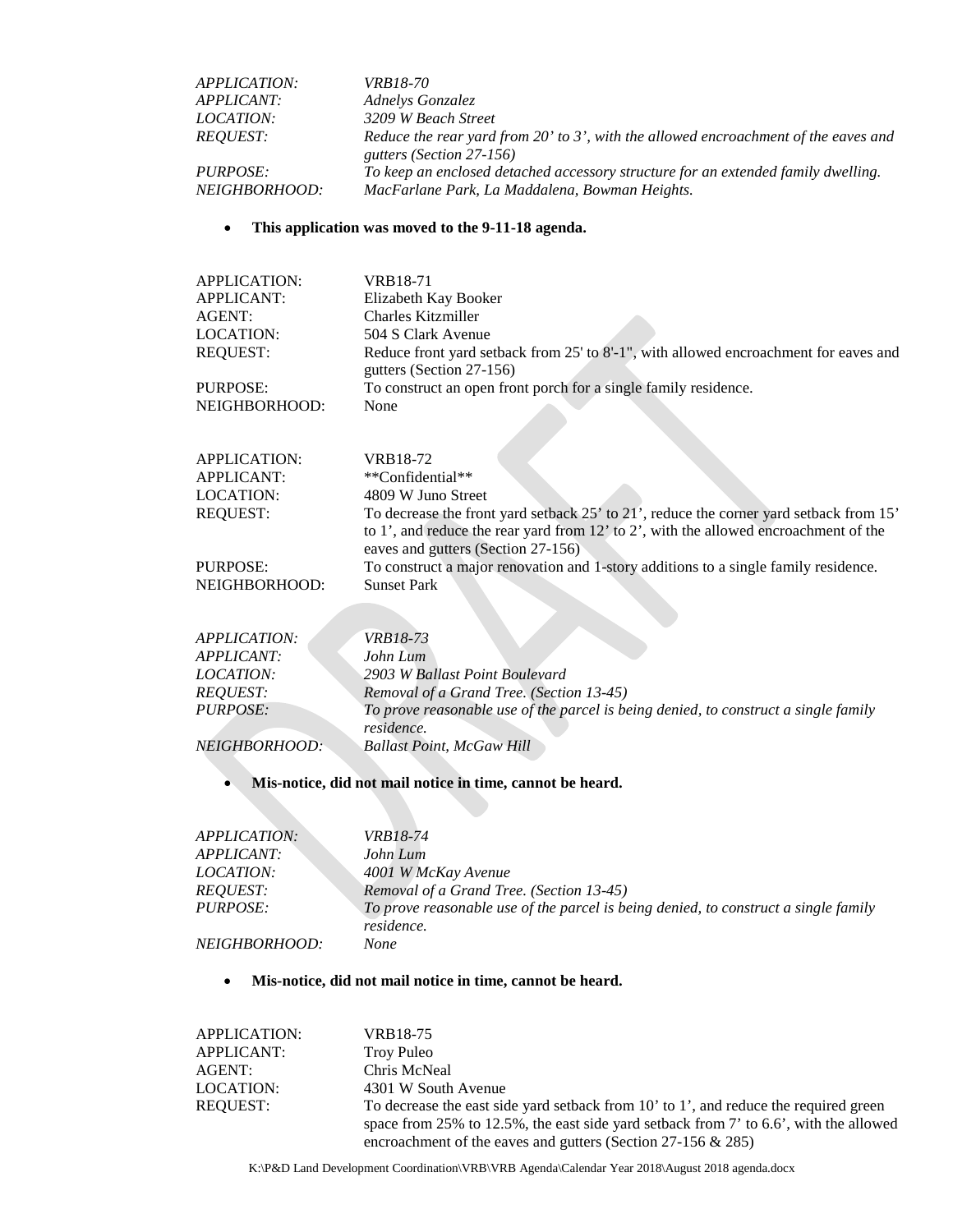| PURPOSE:                  | To construct a warehouse addition and associated vehicle use area.                                                                                                                 |
|---------------------------|------------------------------------------------------------------------------------------------------------------------------------------------------------------------------------|
| NEIGHBORHOOD:             | Drew Park, Grant Park.                                                                                                                                                             |
| APPLICATION:              | VRB18-76                                                                                                                                                                           |
| APPLICANT:                | Kevin Robles                                                                                                                                                                       |
| AGENT:                    | Fred Henry                                                                                                                                                                         |
| LOCATION:                 | 2955 W Ellis Drive                                                                                                                                                                 |
| REQUEST:                  | To decrease the front yard setback from 60' to 39', and the rear yard setback from 20'<br>to 7', with the allowed encroachment of the eaves and gutters (Section $27-156 \& 290$ ) |
| PURPOSE:<br>NEIGHBORHOOD: | To construct new single family house.<br><b>Ballast Point</b>                                                                                                                      |

| <i>APPLICATION:</i>  | <i>VRB18-77</i>                                                                                   |
|----------------------|---------------------------------------------------------------------------------------------------|
| <i>APPLICANT:</i>    | Kyle Bartley                                                                                      |
| <i>AGENT:</i>        | Stephen Michelini                                                                                 |
| <i>LOCATION:</i>     | 804 S Davis Boulevard                                                                             |
| <b>REQUEST:</b>      | Removal of a Grand Tree. (Section 13-45)                                                          |
| <b>PURPOSE:</b>      | To prove reasonable use of the parcel is being denied, to construct a single family<br>residence. |
| <i>NEIGHBORHOOD:</i> | Davis Islands Civic                                                                               |
|                      | Applicant requests continuance.                                                                   |

## • **Applicant requests continuance.**

| <i>APPLICATION:</i>      | <i>VRB18-51</i>                                                  |
|--------------------------|------------------------------------------------------------------|
| <i><b>APPLICANT:</b></i> | <i>Kyle Bartley</i>                                              |
| AGENT:                   | Stephen Michelini                                                |
| <i>LOCATION:</i>         | 804 S Davis Boulevard                                            |
| <b>REOUEST:</b>          | To reduce the rear yard setback from 20' to 6' (Section 27-156). |
| PURPOSE:                 | To construct an elevated pool deck.                              |
| NEIGHBORHOOD:            | Davis Islands Civic                                              |

# • **Applicant requests to be withdrawn from this agenda, failed to complete notice.**

| <b>APPLICATION:</b> | VRB18-78                                                                                   |
|---------------------|--------------------------------------------------------------------------------------------|
| <b>APPLICANT:</b>   | Jennifer Aregood                                                                           |
| <b>LOCATION:</b>    | 3303 S Shamrock Road                                                                       |
| <b>REQUEST:</b>     | To reduce the front yard setback from 25' to 13', with the allowed encroachment of         |
|                     | the eaves and gutters (Section 27-156).                                                    |
| PURPOSE:            | To construct a 1-story addition.                                                           |
| NEIGHBORHOOD:       | <b>Sunset Park</b>                                                                         |
|                     |                                                                                            |
|                     |                                                                                            |
| <i>APPLICATION:</i> | <i>VRB18-79</i>                                                                            |
| <i>APPLICANT:</i>   | <b>Nesty Dominguez</b>                                                                     |
| <i>LOCATION:</i>    | 1108 W Willow Pine Court                                                                   |
| <b>REQUEST:</b>     | To decrease the side yard setback from $7'$ to $0'$ , the front yard setback from $20'$ to |
|                     | 19.9', with the allowed encroachment of the eaves and gutters (Section 27-156)             |
| <i>PURPOSE:</i>     | To keep an unpermitted structure for a single family house.                                |
| NEIGHBORHOOD:       | <b>None</b>                                                                                |
|                     |                                                                                            |

• **Withdrawn/Closed**